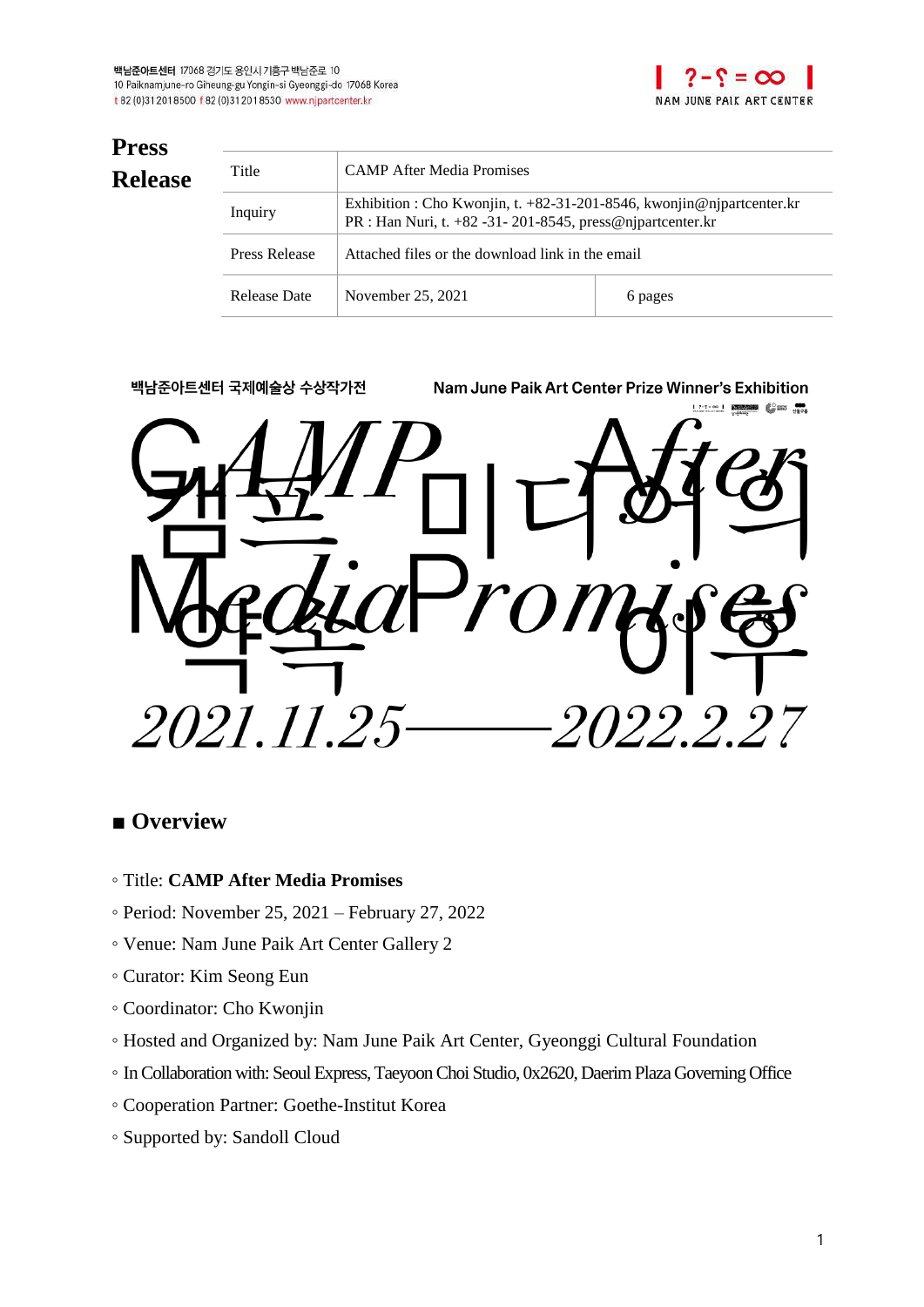

### ■ Statement

Nam June Paik Art Center presents the exhibition of CAMP, who are the 7th Nam June Paik Art Center Prize winner, from November 25, 2021 to February 27, 2022. CAMP is a Mumbaibased collaborative studio, and works with film, video, electronic media and public art forms, exploring various media technologies through research, infrastructural interventions, presentation, and documentation. The exhibition's title, CAMP After Media Promises, is one of the more than 100,000 backronyms for CAMP, produced by a computer script, on their first website in 2007. Their methods are about taking technology of all kinds in unfamiliar and often utopian directions with sharp gestures, drawing energy from their understandings.

The contextually rich, environment-shifting media work of CAMP relocates and redefines the categories of observer, subject, network, database, image and sequence, by stealing power, time and access from existing megastructures. CAMP's work goes to the heart of what is at stake when such systems overlap our living systems, and our value systems. Their afterproposals are responses to a change in conditions and horizons, immediate or longer-term, and a non-acceptance of the current, limited use of any technology. After-cable TV, afterelectrification, after-internet, after-CCTV are not post- or going past, rather they are ideas and actions that breed in these intersecting environments, disturb their promises, and encrust them with possibilities. We are asked to remember many "promises of media," and the politics and geography of both those words.

For this exhibition, CAMP presents an essay through their practice in a large-format, 8 screen sync-video environment. By not merely presenting a series of works, by making it a journey through the inside and outside of artworks, this format is their response to the question of "exhibition" today. They explore a series of interventions, from a TV station inside a market in 2004, to a new film being shot on CCTV in Mumbai in 2021. For CAMP "media" is just another word for environments that surround and sustain us. Their images and arrangements are thus shifts in the environment, at certain crossings of time, space and opportunity, and now as another wave of digital technology passes through us. This exhibition includes a new commission by Nam June Paik Art Center drawing on the cinematography of CCTV in Seoul (with artists Seoul Express and Taeyoon Choi) at cctv.camp, and their proposal of an openaccess application for Nam June Paik Art Center Video Archive (with 0x2620) at njp.ma. In parallel, a microsite at njpcamp.kr is open as a web portal of the exhibition bringing a new experiential dimension to it.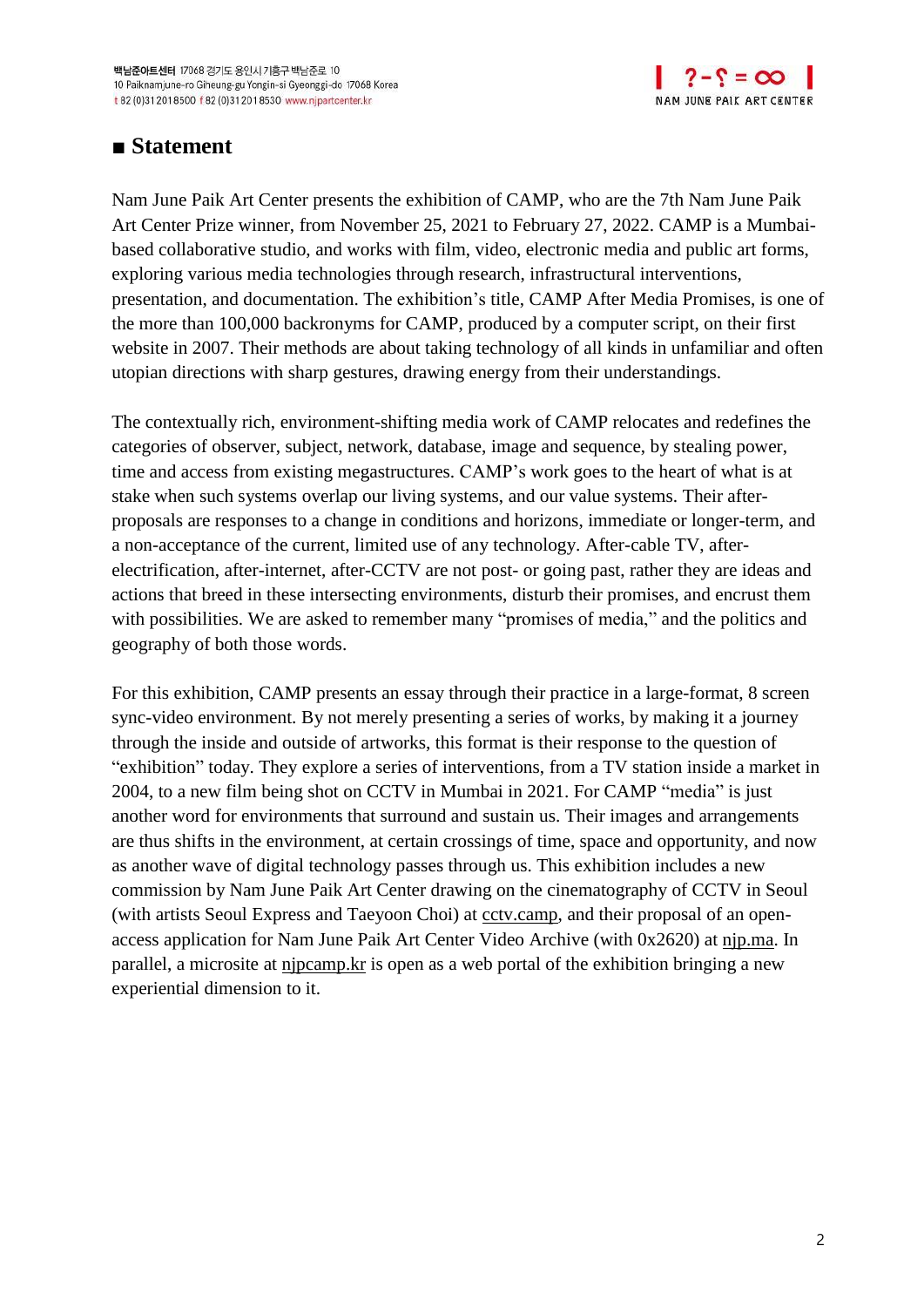

## **■ Artist**

CAMP was founded in 2007 by Shaina Anand, Ashok Sukumaran and Sanjay Bhangar. It has been producing provocative new works in a practice characterized by a hand-dirtying, nonalienated relation to technology. Their projects have entered many modern social and technical assemblies: energy, communication, transport and surveillance systems, ports, ships, archives – things much larger than itself. These are shown as unstable, leaky, and contestable "technology," in the ultimate sense of not having a fixed-function or destiny, making them both a medium and stage for artistic activity. CAMP's work has been shown in global venues, as well as India, including MoMA New York, Tate Modern, Serpentine Galleries, HKW Berlin, Ars Electronica, Anthology Film Archives, Sharjah Biennial, Kassel documenta and Skulptur Projekte Münster, and also in the streets and markets of cities around the world. From their home base in Chuim village, Mumbai, they run a rooftop cinema for the past 15 years.

studio.camp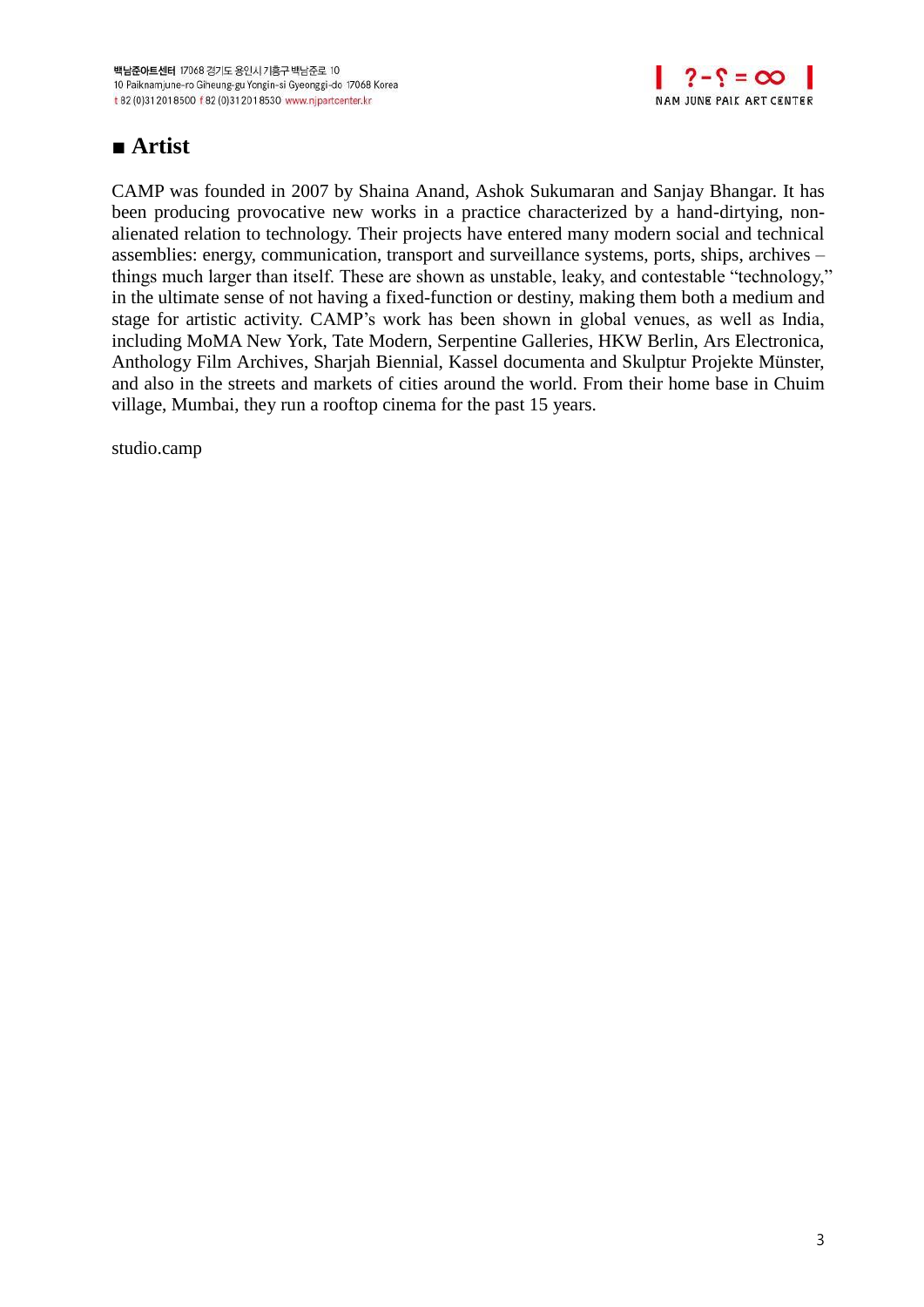

## **■ Works**



Partial install view from the 8-screen Moving Panorama video essay, filmed by CCTV in Mumbai, 2021

#### **A Moving Panorama**

CAMP presents an essay through their practice in a large-format, 8 screen sync-video environment. By not merely presenting a series of works, but making it a journey through the inside and outside of artworks, this format is their response to the question of "exhibition" today. This exhibition is a "moving panorama," which was historically a painted environment with moving canvases that would take you from place to place, sometimes imaginary ones. It is also a tour through the ages, where electronic media and modernity in general has evolved in compressed timelines, in the places of the world they live and have worked in. CAMP says "the city is big, the image is (still) small." Many of the images and sounds here have been recorded or produced by unconventional equipment in non-standard situations, from inside control rooms and in cable networks, from the Somali coast to their studio rooftop, from "made" to "taken," also open to being taken in turn, via their long running open archival practice. The installation has 7 acts in that unfold in duration, as well as in space: 0. City after Video • 1. Electric Time and Space • 2. TV Politics • 3. CCTV Social • 4. Leaks • 5. Grey Boxes, Brown Boats and the Sea • -1. Returns.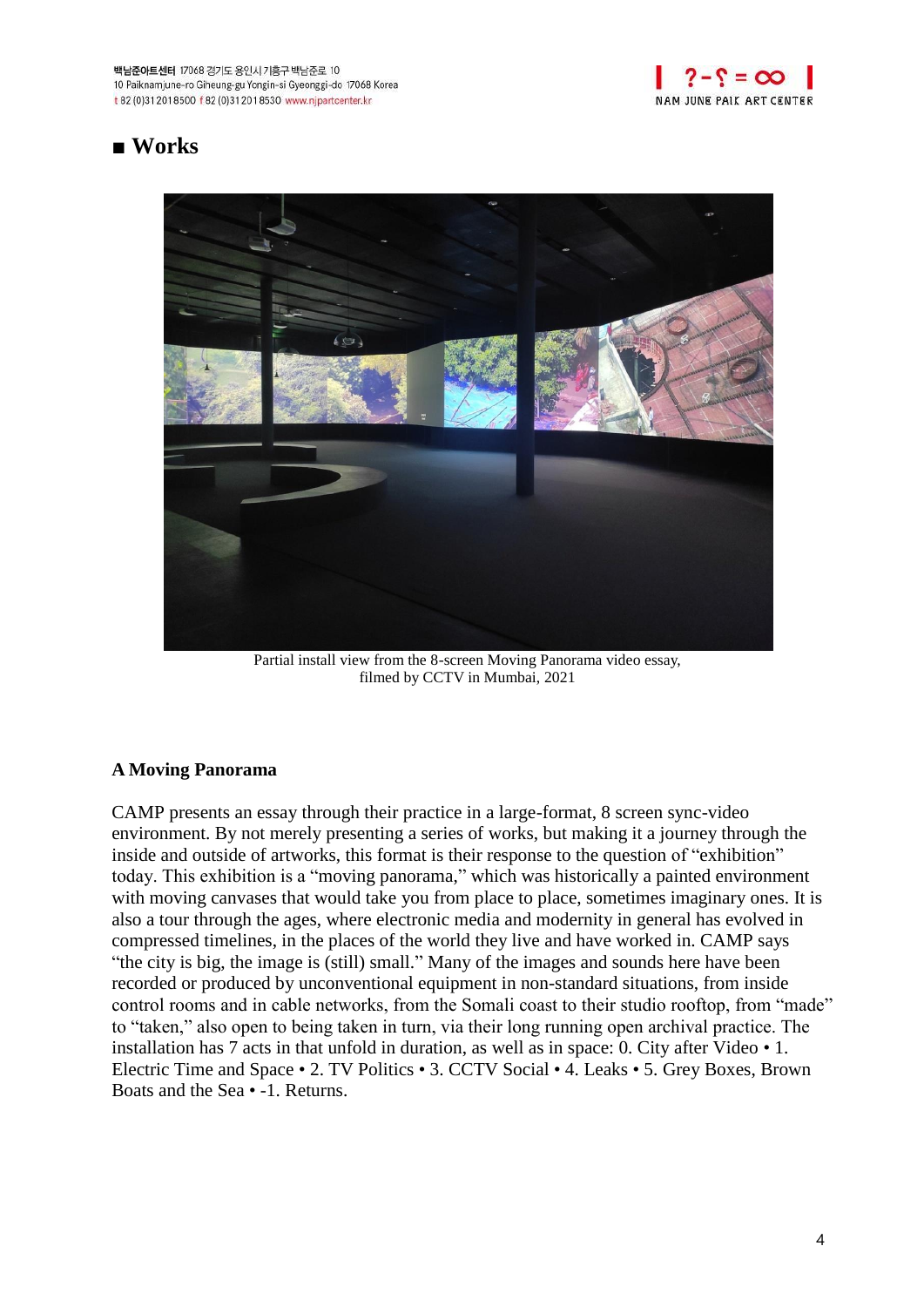



Stills from the Seoul live stream on November 23, 2021 as seen on CCTV.camp

#### **A Live Choreographed Camera**

"What is a movie in this age where there are more cameras than people?" This is a newly commissioned work in Seoul using a closed-circuit television camera. The camera is set up on the rooftop of the Daerim Plaza in Euljiro, and tells the stories of old towns under the force of urban regeneration. CAMP controls the camera's movements with computer software as if choreographing it. With the pan, tilt, zoom functions, the camera moves at various distances and speeds to capture the cityscape with some kinetic rhythm. It adds an oblique angle and duration to the old dance between cameras and subjects. The live streams are available online at cctv.camp too. You can also see in the moving panorama section a work commissioned by Kochi-Muziris Biennale and Nam June Paik Art Center, and produced at the Four Seasons Hotel Mumbai in the same way. More than 60 years have passed now since Nam June Paik pioneered CCTV as an artistic medium in the 1960s, CAMP's work experiments with a new possibility of filming with the technology. For the Seoul production, CAMP is in collaboration with artists Taeyoon Choi, and Youjin Jeon and Minki Hong of Seoul Express.

\* Filming: Euljiro 157 Seoul, Oct 15, 2021 – Feb 27, 2022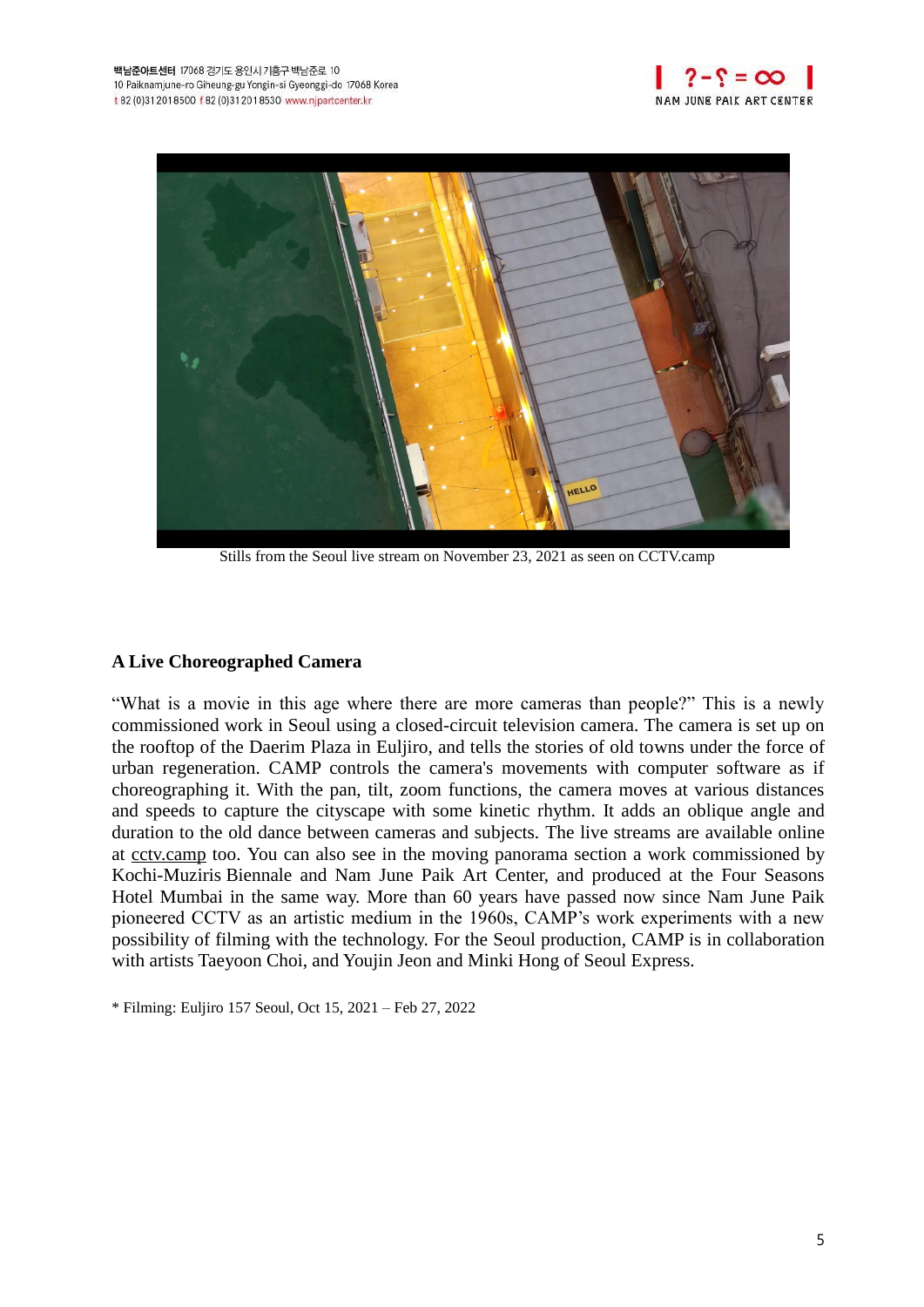



Web views from njp.ma, an online archive for the videos of Nam June Paik Art Center Archives by CAMP and pad.ma

#### **An Archive Proposal**

Using their media archive system developed with Jan Gerber of Berlin's 0x2620, CAMP proposes an experiment for the videos housed in the Nam June Paik Art Center Video Archive, the world's only video archive of Paik's. The system provides such functions as time-based annotations, timeline views, edit and commentary features, so that its videos are searchable and viewable online with highly structured information. Employing this open-source software and web application, CAMP has run pad.ma, short for Public Access Digital Media Archive from 2008, indiancine.ma from 2013 about the history of Indian cinema, and the video art program of the 2021 Asian Art Biennial, phantasm.ma. Through these long-term archival practices, CAMP seeks to expand the territory of video as a medium from documentation and collection to argumentation and exchange. njp.ma is a pilot project to turn Paik's video archive to publicaccess museum resources.